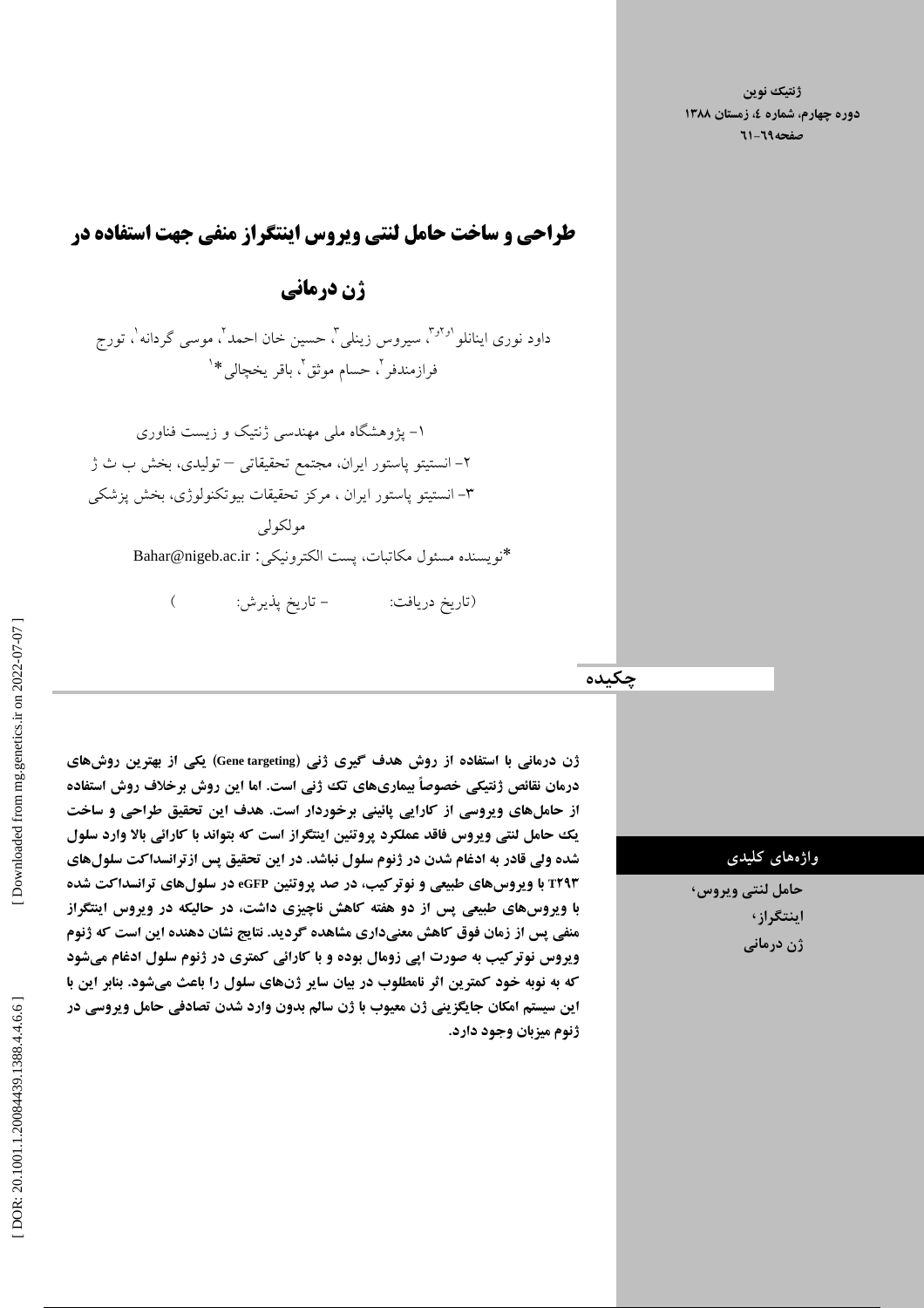#### مقدمه

I

.<br>ژن درمانی، انتقال مواد ژنتیکی به منظور دست بایر به اثرات درمانی در سلولهای هدف است. ژن درمانی در درمان بیماری های .<br>تک ژنبي نظير هموفيلي، تالاسمي، فيبروز سيستيک، سرطانها، پیماری های عفونی و قلبی عروقی مورد استفاده قرار گرفته است .<br>(۱). در حال حاضر در اغلب یروژههای ژن درمانی از حامل های و بروسے استفاده مرشود. کارائے این جامل ها برای ارائه ژن به سلول بسار بالا است (۲). در اغلب این حامل ها جایگزین شدن .<br>ژن مورد نظر در ژنوم بصورت تصادف*ی ص*ورت مرگیرد و این .<br>مسئله مر تواند باعث خاموش شدن ژنهای مفید مانند ژنهای سرکوب کننده تومور یا فعال شدن ژنهای مضرمانند انکوژنها و ابجاد مسائله مانند بدخیمه شود (۳). اخیراً بعلت وجود معایب .<br>فوق توجه بیشتری به روش هدفگیری ژنبی (Gene targeting) برای ژن درمانی شده است. حاملهای مختلفی جهت انتقال ژن .<br>وجود دارند، یکی از مناسبترین حاملها برای انتقال و بیان .<br>ژن های نو ترکیب حامل لنتر ویروسر است (۴). حامل های لنتر ویروسی مشتق از HIV-1 توانائی آلوده کردن سلولهای در حال .<br>تقسیم میتوز و فاقد قابلیت تقسیم را دارند و می توانند داخل ژنوم ميزيان شوند. سلول هاي هدف حامل لنتي ويروسي أنواع سلول های تماین بافته نظیر سلول های کیدی، سلول های عصب .<br>نظیر سلول های میکرو گلپال و سلول های خونی هستند (۵). حذف .<br>: ن های اصلي، فرعي و تنظيمي و همچنين جهش های حذفي (حذف ۴۰۰ نوکلئوتید از ناحیه U3) در نواحی ضروری توالی (Promoter ) ' 1 ( (Enhancer ) 1 A% - ^)\$ = 3´LTR .<br>است منجر به غیر فعالسازی نسخهبرداری از یروویروس شده و ۔<br>حامل های حاصل از این جهش ها، تحت عنوان حامل های SIN (Self Inactivating Vector) یا حامل های خود غیر فعال شونده .<br>نامیده مرشوند. این حامل ها به حامل های نسل سوم لنتر و بروسر  $\vdots$ موسوم بوده و ايمن و مناسب انتقال ژنهاي نوتركب هستند (۶). درجرخه آلو ده نمو دن سلولهای هدف گلیکو بروتئینهای بوشش و یر و س HIV-1 به گیر ندههای اختصاصی سلول متصل و با روشي وابسته به pH محيط، ويروس وارد سيتويلاسم سلول هدف .<br>می شود. پس از ورود ویروس به سیتویلاسم، نسخه برداری از

ژنوم توسط آنزیم نسخه بردار معکوس (Reverse transcriptase) .<br>أغاز و به كمك tRNA اختصاصي ليزين سلول (tRNA–Lys3) به عنوان أغازگر صورت مي گيرد. tRNA–Lys3 به محل اتصال .<br>آغازگر (Primer binding site =PBS) متصل و سنتز DNA آغاز می شو د، سپس پر ش های LTR-ک<sup>5</sup> به ناحیه R انتهای گ<sup>3</sup> ژنوم انجام شده و هیبرید RNA-DNA تشکیل می شود. در مرحله بعد .<br>RNA الگو تجزيه شده و رشته مكمل DNA نيز ساخته مي شود. .<br>به این ترتیب در طرفین DNA دو رشتهای حاصل توالی های -5 LTR و LTR تشكيل مي شود. مولكولهاي DNA حاصل به اينتگر از همراه پروتئینهای ماتریکسی (Matrix Protein)، (Integrase)، يووتئين R ويووسي (Viral protein R=Vpr) و ساير فاكتورهاي سلولي، مجموعه ادغام شونده اوليه -pre) integration complex=PIC) نامیده می شوند. آنزیمهای اینتگراز  $\vdots$ دارای توالی هائی هستند که به یروتئین ایمیورتین α و سیس این  $\rm{PIC}$  مجموعه به ايميورتين  $\beta$  متصل مي شوند. اين مجموعه PIC به حایگاه منافذ هسته هدایت و وارد هسته سلول مرشود( ۷). داخل هسته میزبان ابتدا cDNA از ناحیه LTR ها و به کمک ۴ تا ۶ نو کلئو تيد انتهائي خو د په صورت حلقوي در آمده و توسط .<br>آنزیم اینتگراز که ژنوم میزبان را به طور تصادفی می برد در محل بريده شده وارد ژنوم ميزيان مرشود (۸) كه در اين حال به آنها یو وویووس اطلاق می گردد. سپس RNA ویروسی به کمک RNA یلی مراز II میزبان رونویسی شده و همراه با سایر پروتئین های ساختاري، و پروس هاي جديد بستهيندي و يا انهدام سلول ميزيان از آن خارج می شوند. ترادف (centeral polypurine tract) cPPT در حامل لنتی ویروسی سبب تسهیل عبور حامل از سیتوپلاسم به هسته سلول های هدف غیر قابل تقسیم مرشو د ( ۹). همچنین ترادف (PRE (posttranscriptional regulatory element) باعث J .<br>انتقال RNA از هسته به سیتوپلاسم می شود ( ۱۰). توالی پاسخ .<br>د دهنده به Rev responce element) Rev) نیز سبب تسهیل خروج mRNA و تنظیمات پس از نسخهبرداری اَن می گردد (۱۱). ادغام شدن (Integration) یکی از مراحل اجباری در همانندسازی همه رتروویروس ها است و توسط پروتئین اینتگراز صورت می گیرد . .<br>آنزیم اینتگراز به وسیله ژن pol ویروس کد و به عنوان قسمتی از

```
 [ DOR: 20.1001.1.20084439.1388.4.4.6.6 ] [ Downloaded from mg.genetics.ir on 2022-07-07 ] 
Downloaded from mg.genetics.ir on 2022-07-07
```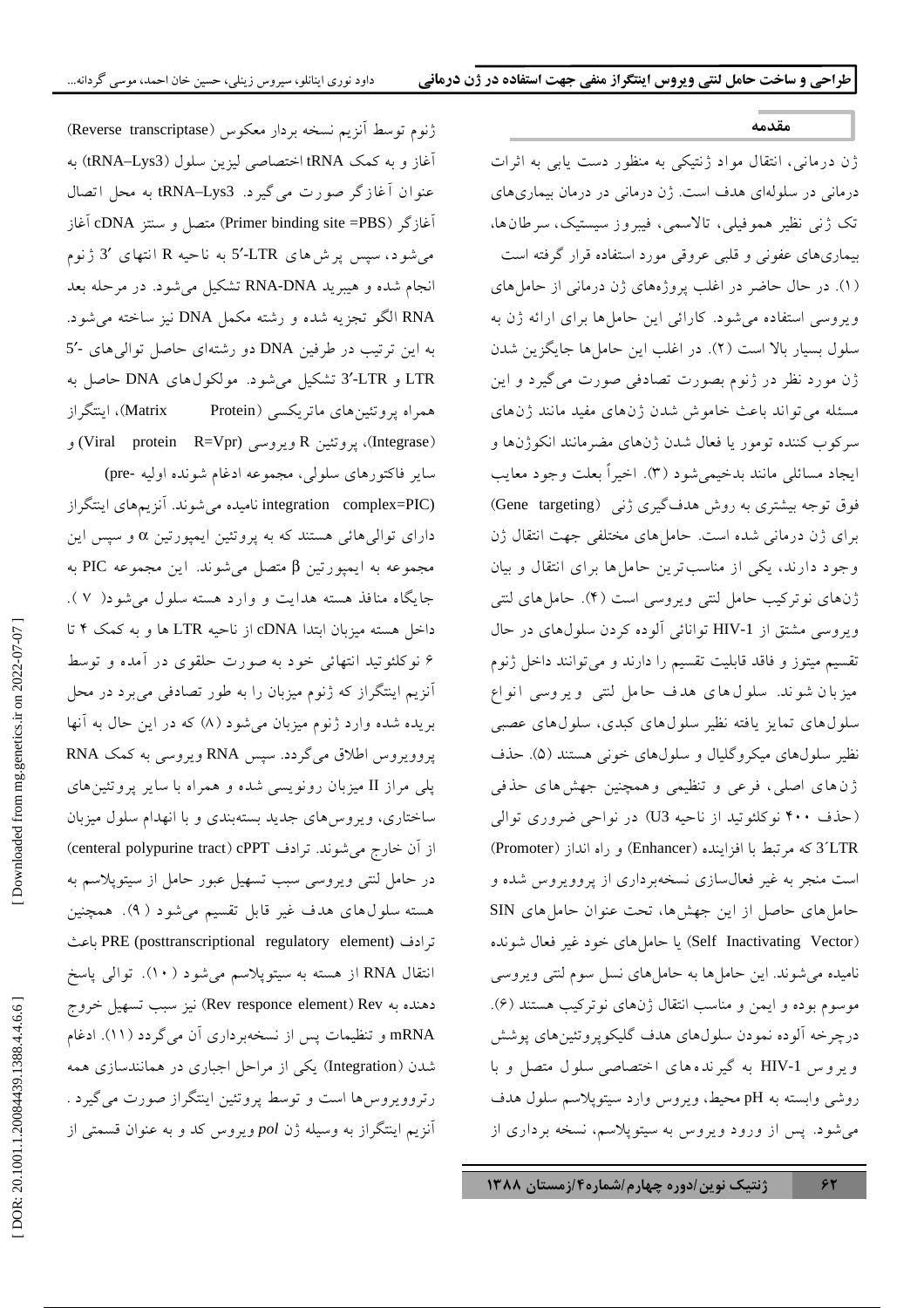.<br>آنها بصورت خطي در ژل اگاروز در الکتروفورز است. توال<sub>ي</sub> هاي اين سه يلاسميد توسط نرم افزار Gene runner V.3.0.1 از نظر مکان برش با آنزیههای برش دهنده اختصاص<sub>ت</sub> بررس*ی* شد و تنها یک جایگاه برش مشترک برای دو آنزیم AgeI و InuI در سه .<br>يلاسمي*د وجو د داشت. بدين ترتيب دو آنزيم Age*I *و Mlu*I .<br>انتخاب شدند که با استفاده همزمان آنها در یک واکنش هضم .<br>آنزیمی در مخلوطی از سه پلاسمید pLP2 ،pLP1 و-pLP/VSV .<br>Gدر هر یلاسمید تنها یک برش ایجاد شده و آنها به صورت .<br>خطی در آورده می شوند. سه پلاسمید pLP2 ، pLP1 و .<br>pLP/VSV-G با هضم آنزیمی توسط دو آنزیم محدود الاثر A*ge*I  $\overline{a}$ و MluI بصورت خطي در آمده، محصول هضم آنزيمي اين .<br>پلاسمید در ژل آگاروز الکتروفورز و باندهای مربوطه از روی ژل بو یده و DNA آن با کیت (Qiagen) از ژل استخراج گردید. هر .<br>کدام از یلاسمیدهای خطی بدست آمده سیس با آنزیم T4 DNA .<br>لیگاز بصورت حلقوی در آمده و محصول آن به باکتری .<br>Eschrichia coli Top10F´ مستعد شده منتقل شد. پس از رشد و بررسی کلونها، یک کلنی از هر فرآیند انتقال در محیط LB مایع (Merck) حاوی ۱۰۰ میکروگرم آمیی سیلین تکثیر و با کیت .<br>استخراج پلاسمید ( Fermentas)، پلاسمید موجود در باکتری .<br>تخلیص و با واکنش هضم آنزیمی صحت یلاسمیدهای pLP1 .<br>pLP2 و pLP/VSV-G بر اساس روش های استاندارد بررسی .<br>شد(۱۵). کلیه دستکاریهای مولکولی از قبیل تخلیص یلاسمید و .<br>DNA، کلونینگ و واکنش های آنزیمی بر اساس دستورالعمل .<br>شرکت ها ی سا زند ه کیت انجام شد. تهیه همه آنزیم های .<br>اندونوکلئاز با اثر محدود و T4 DNA لیگاز از شرکت فرمنتاز تهیه و ساخت اَغازگرها نیز در شرکت ژِن فنآوران انجام شد.

#### یجاد جهش در ژن اینتگراز  $\overline{\phantom{a}}$

.<br>ژن اینتگراز در انتهای مجموعه ژن gag*-pol* در یلاسمید pLP1 واقع است. برای جهش در این ژن برای از بین بردن عملکرد آن در ناحیه هسته کاتالیتیک اینتگراز، با استفاده از روش overlap extension PCR) یک جهش معنی دار در کدون اسید آمینه یلی یروتئین Gag -Pol ترجمه شده و به وسیله آنزیم یروتئاز (که .<br>توسط ویروس کد مرشود)، پیرایش و به شکل بالغ خود مررسد. .<br>مشخص شده که این برو تئین دارای سه ناحیه ساختمانی .<br>(۱۳و۱۲) شامل ناحیه N –انتهایی که متشکل از ۵۰ اسید آمینه با یک بخش اتصال به اتم روی، ناحیه مرکزی متشکل از ۱۶۰ اسید .<br>آمینه با سه موقعیت به شدت محافظت شده (در ویروس HIV-1 شامل اسید آمینه های، اسید آسیار تیک ۶۴، اسید آسیار تیک ۱۱۶ و .<br>اسید گلوتامیک ۱۵۲) که جانشینی هر کدام از این اسیدهای آمینه منجر به از دست رفتن عملکرد پروتئین اینتگراز می شود و ناحیه ۔<br>C-انتھائی که شامل ۷۵ اسید آمینه می باشد که به طور غیر  $\overline{a}$ .<br>اختصاصی به DNA متصل می گردد. برای ایجاد حامل های غیر اینتگره شونده لنتی ویروس از دو نوع جهش استفاده می شود. .<br>جهش نوع یک ایجاد یک یا چند جهش نقطهای در ژن اینتگراز ۔<br>است که منجر به جایگزینی یک اسید اَمینه در ژن اینتگراز بدون ايجاد خللي در فعاليتهايي از جمله: ورود ژنوم ويروس به هسته سلول، سنتز DNA ویروس و بستهبندی ویروس و در نتیجه حلقوي شدن ژنوم په وسيله آنزيېږهاي ميزبان مرشود. اين ژنهاي ۔<br>حلقوی به عنوان الگوهایی کارا برای ماشین رونویسی سلول .<br>ميزبان شناخته مي شوند. جهش نوع دو شامل حذف قسمتي از ژن اینتگراز است که نوع جهش بر روی ورود ژنوم ویروس به هسته سلول میزبان اثر می گذارد (۱۴). هدف از این مطالعه ساخت حامل لنتبي ويروس فاقد عملكرد يروتئين اينتگراز مي باشد كه J .<br>پتواند با کارائے پالا وارد سلول شدہ ولی قادر به ادغام شدن در J .<br>ژنوم سلول نباشد. سازه ژنبي وارد شده در حامل لنت*بي و*يروسي یس از ورود به هسته سلول با استفاده از یدیده نوترکیبی همسان جايگزين ژن مورد نظر مي شود، به طوريكه هيچ جزئي از ژنوم و پروس داخل ژنوم سلول نگردد.

## مواد و روشها

J

تکثیر، کلونینگ و ترادف یابی

.<br>مجموعه يلاسميدهاي سازنده لنتي ويروسي pLP2 ،pLP1 و Invitrogen) pLP/VSV-G) تهیه گردید. از آنجائیکه برای تفکیک این سه یلاسمید و استفاده آنها به صورت انفرادی نیاز به تمایز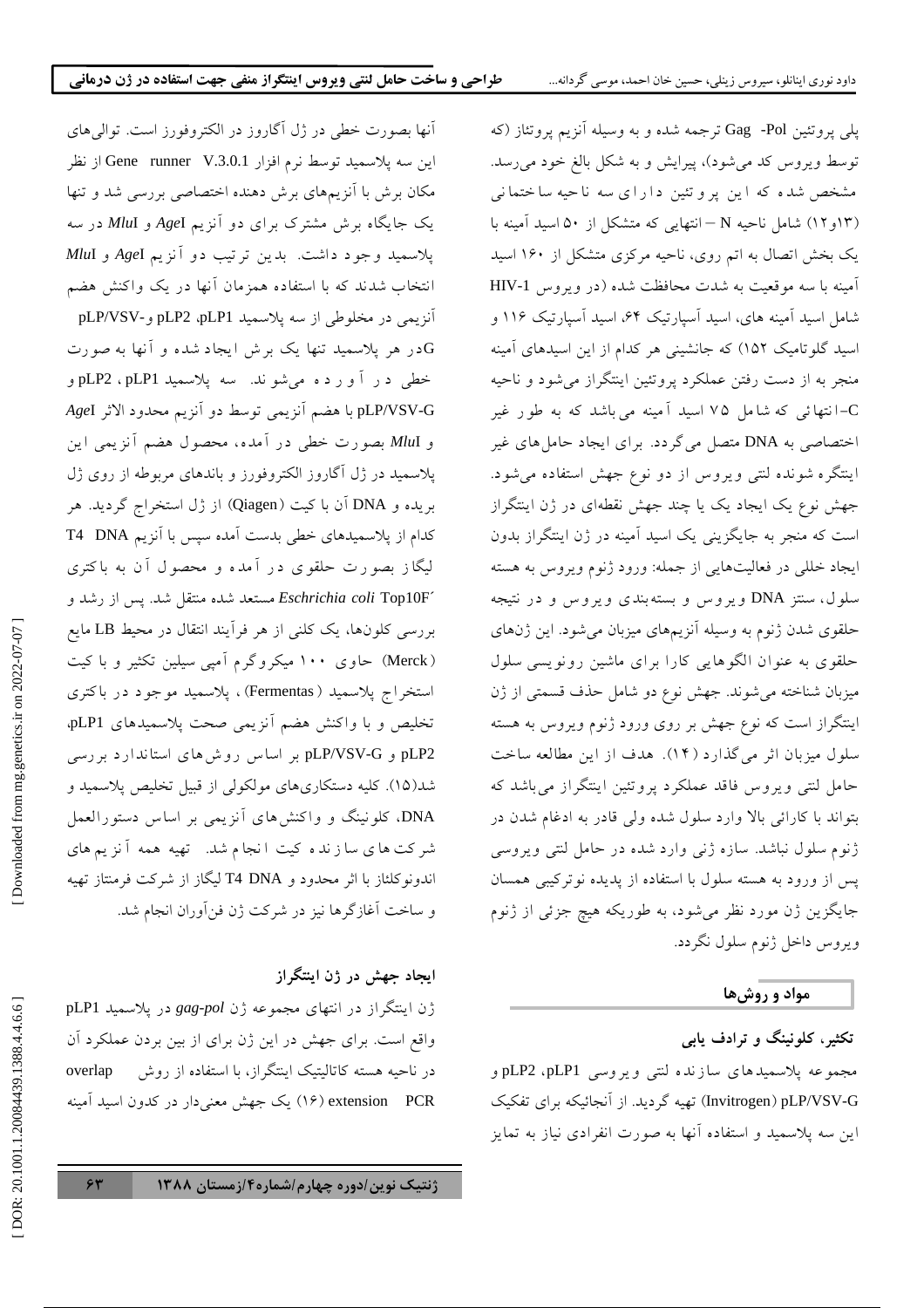.<br>D64 ایجاد کرده و کد ژنتیکی اسید آمینه آسیارتیک اسید به کدون .والين تغيبر داده شد (شكل ۱).

٦



.<br>با استفاده از نرمافزار gene runner و بررسی توالی ژن اینتگراز در J .<br>پلاسمید pLP1 آغازگر های مناسب (جدول ۱) طراحی شدند.

| أغازتحر                                                | توالي أغازگر                  |  |  |  |
|--------------------------------------------------------|-------------------------------|--|--|--|
| F1.                                                    | 5'AAGAACCGGTACATGGAGTG3'      |  |  |  |
| $R1$ int-                                              | 5 TTCTAAATGTGTACATACTAGCTGC3  |  |  |  |
| $F2$ int-                                              | 5'AGCTAGTATGTACACATTTAGAAGG3' |  |  |  |
| R2                                                     | 5'TTGTACTTGCTGTCTTAAGATGTTC3' |  |  |  |
| جدول (١)- آغازگرهای مورد استفاده در ایجاد جهش در ژن    |                               |  |  |  |
| اينتگراز. محل شناسائي آنزيمهاي محدود الاثر و محل ايجاد |                               |  |  |  |
| جهش مشخص شده است.                                      |                               |  |  |  |

ابتدا با آغازگرهای R1 int- ,F1 و همچنــین -R2 ,F2 int واکــنش .<br>PCR (جــدول ۲) انجــام شــد. محصــولات PCR ۱و۲ يــس از الكتروفورز از ژل آگاروز اسـتخراج گرديــد. سـيس قطعــه DNA حاصل تكثير شد. واكنش overlap extension PCR با استفاده از J .<br>محصول PCR ا و ۲ به عنـوان الگــو انجـام و محصــول overlap .extension PCR از ژل آگاروز استخراج گردید.

| مراحل        | درجه حرارت                                        | زمان            | سيكل |
|--------------|---------------------------------------------------|-----------------|------|
| ١            | $92^{\circ}C$                                     | ۲′              |      |
| ٢            | ٤٨°C                                              | ۲′              |      |
| ٣            | ۹٤°C                                              | ٬٬              |      |
| ٤            | $\mathcal{L}\wedge^{\mathbf{0}}\mathbf{C}$        | ۲′              |      |
| ٥            | ۹٤°C                                              | ″ه۳             |      |
| ٦            | $\circ$ ۲°C                                       | ۱ŕ              |      |
| ٧            | $\vee$ r $^{\mathrm{o}}$ C                        | $\sqrt{ }$      |      |
| ٨            | Go to step 5                                      |                 | ٣٠   |
| ٩            | ٧٢ <sup>o</sup> C                                 | $\cdot$ $\cdot$ |      |
| ۱.           | Hold at 4                                         | ٬ ۰             |      |
| $\mathbf{I}$ | $\mathbf{r}$ is non $\mathbf{r}$ (i) $\mathbf{r}$ |                 |      |

.-<br>جدول (٢)- برنامه Overlap extension PCR

کلون کردن محصول PCR نهایی در پلاسمید pLP1

.<br>پلاســـميد pLP1 و محصـــول PCR مرحلـــه نهـــايي overlap extension توسط آنزیمهای برش دهنده اختصاصبی A*ge*I و *Afl*II .<br>هضم آنزیمی شدند. یــس از الکتروفـورز، بانــد مربوطــه بریــده و .<br>DNA آن استخراج شد. واكنش اتصال (Ligation) بين أنها انجــام و محصــول واكــنش اتصــال بــه <sup>ــ</sup>E.coli Top10 F منتقــل شــد. كلونهاى بدست آمده با آنزيمهــاى AgeI و Af<sup>f</sup>III هضــم آنزيمــي .<br>شدند وبرای تایید جهش ایجاد شده در موقعیت D64 تعیین توالی .<br>شد.

تولید لنتی ویروس طبیعی و اینتگراز منفی در رده سلولی 293T رده سلولی 293T از سلولهای جنینی انسان مشتق شـده اسـت و .<br>آنتی ژن T ویروس SV40 را به طور پایدار بیان میکند و توانــایی ۔<br>بالائے در تولید ویروس در تیتر بالا دارد. رشد این سلولها بسیار .سريع و راندمان ترانسفكشن در آنها بسيار بالاست (١٣). دو مجموعه يلاسميد بستهبندي (packaging) شامل pLP1 طبيعي و جهش يافته، pLP/VSV-G و pLP/VSV-G بــه همــراه يلاســـميد DEST حساوی ژن گزارشـــگر (pLOX-CW*gfp)* بــا اســتفاده از کیـــت BLOCK-IT Inducible H1 Lentiviral RNAi System (Invitrogen) جهت توليد ويروس به داخل ســلول 293T منتقــل شـد. ابتـدا كمـيلكس2000 DNA – lipofectamin™ أمـاده شـد.

J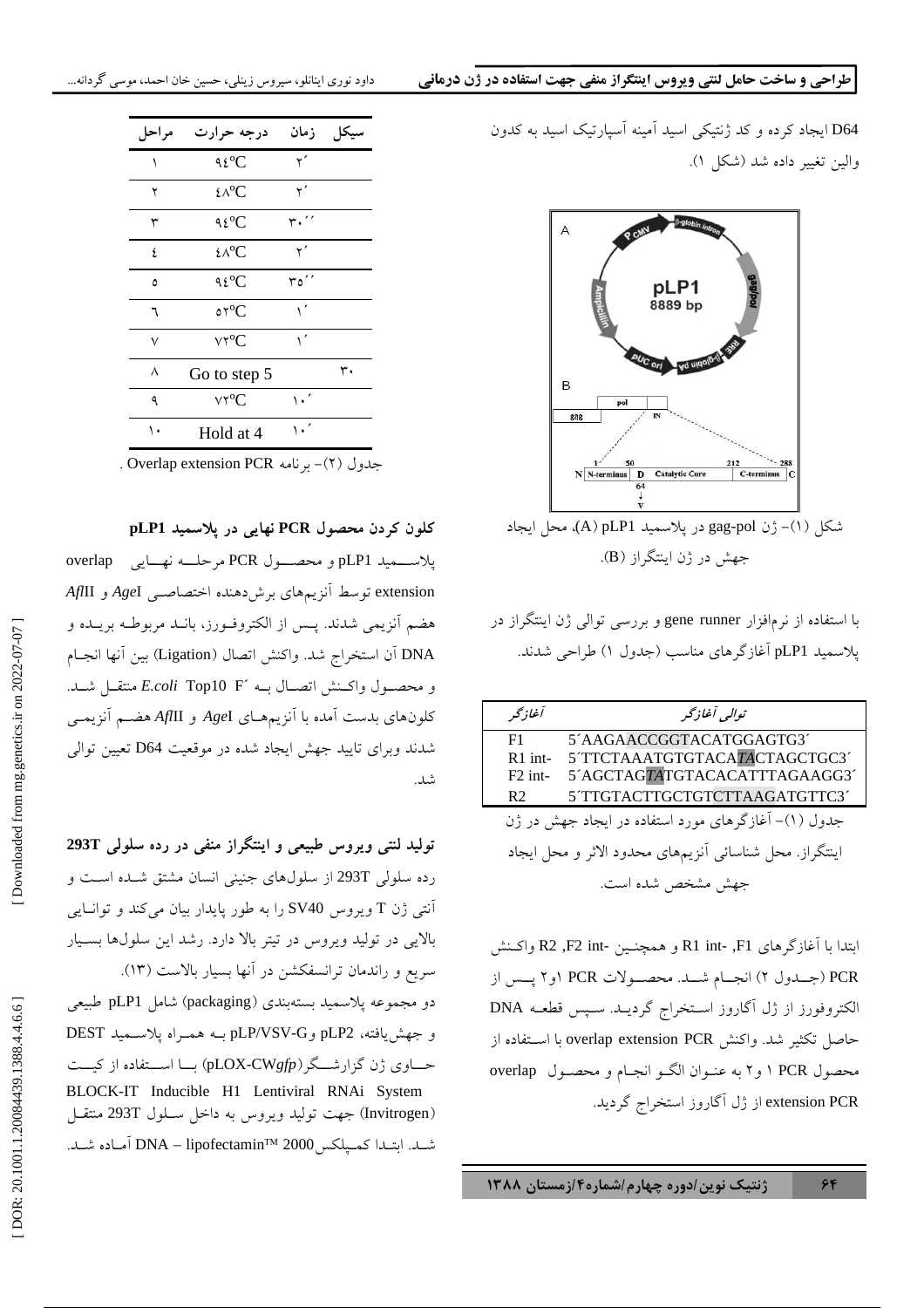سلولهای 293T (بانک سلولی ایران، C498) با تـراکم ۱۰<sup>۶ × ۱</sup>/۲  $\overline{a}$ J سلول در میلی لیتر تھیه شد. کمـیلکس ™DNA – lipofectamin .<br>2000 به بشقابهای کشت سلولی (Plate) ۱۰ سانتی متری حاوی ۵ میلی لیتر محیط کشت Opti-MEM®I حاوی سرم و بدون آنتــی بیوتیک اضافه شد. ۵ میلی لیتر از سوسیانسیون ســلولی 293T بــه محيط اضافه و محتويات بشقاب كشت سلول<sub>،</sub> با هم مخلوط و در J دمای C° ۷° و ۵٪ CO2 انکوبه گردید. پس از ۲۴ ساعت محـیط ..<br>تعویض شد. ۷۲–۴۸ ساعت پس از ترانسفکشــن، محـیط کشــت حاوی ویروس برداشـته و ۵ دقیقــه در ۳pm ۳۰۰۰ در دمـای ۴°C سانتر بفيوژ و سوب روپي جاوي ويروس په کرايو تب پ منتقبل و در ۷۰°۷ – نگهداری شد.

#### تعیین تیتر ویروس در رده سلول*ی 2*93T

رقتهای مختلف از لنتی ویروس اینتگراز منفی و اینتگراز طبیعـی<br>(۱۰<sup>-۲</sup>-۱۰) در یک میلم لیت محیط کشت کامل تهیه شد. به ه  $\overline{1}$ -<br>۱۰<sup>-۶- ۱</sup>۱) در یک میلی لیتر محیط کشت کامل تهیه شد. به هی باهک بشقاب کشت سلولی ۶ خانهای (micro plate) تعداد ۱۰<sup>۵</sup>  $\frac{1}{2}$ سلول 293T اضافه شد. یک میل<sub>ی</sub> لیتر محیط کشـت کامـل حــاوی دقتهای مختلف و پروس اضافه و به آدامه مخلسوط شبد. سیس .<br>تحت شرايط ٣٧°C و ۵٪ CO2 به مدت يک هفته انکوبه شد. طي ین زمان از روز دوم تعـداد سـلولهـای سـبز در هــر دو چاهــک  $\overline{\phantom{a}}$ .<br>بشقاب کشت سلولی اینتگراز منفی و اینتگراز طبیعـی و در رقـت  $\overline{a}$ های مختلف با میکروسکت فلورسانت معکوس شمارش شد.

#### ترانسفکشن سلولهای 293T با ویروس**های اینتگــراز منفــی و**  $\overline{\phantom{a}}$ مثبت

.<br>تعداد ۱۰<sup>۶</sup> سلول در دو خانه از بشقاب کشت سـلولی ۶ خانــهای  $\overline{\phantom{a}}$ .<br>سلول 293T کشت داده شد. روز بعد با رسیدن به تـراکم ۹۰–۸۰ درصد بــا نســبت Multiplicity Of Infection) MOI= 10) از ویروس اینتگراز منفی به خانه اول و اینتگراز طبیعی به خانــه دوم .<br>اضافه شد. سیس به مدت سـه هفتــه بــه صــورت روزانــه توســط .<br>میکروســـکوپ فلورســـانس معکـــوس از نظـــر بیـــان یــــروتئین -v! J-vQ (Enhanced green fluorescent protein) eGFP .۔<br>کشت سلولے پررسے و شمارش گردید.

## نتايج

جداسازی پلاسمیدهای کمکی .<br>نتسايج هضــــم ســــه پلاســــميد بــــا دو آنــــزيـم AgeI و MluI در .<br>شکل ۲ ارائـه شـده اسـت. همـانطور کـه مشـاهده مـّـ شـود سـّه .<br>پلاســمید بــا بـــرش آنزیمـــی بــه صـــورت خطـــی در آمــده و از .<br>یکـدیگر کــاملاً قابــل تفکیــک هســتند. از ایــن پلاســمیدها بــرای يجــاد جهــش و غيـــر فعــال كـــردن ژن اينتگـــراز و كلونينــگ  $\overline{a}$ .<br>ژنهای مورد نظر استفاده مرشود.



pLP1(8889 bp) pLP/VSVG (5821 bp) pLP2 (4180 bp)

شکل (۲) . ۱– برش آنزیمی مخلوط سه پلاسمید کمکی با J .<br>آنزیمههای AgeI و MluI-مخلوط یلاسمیدی بریده شده ۲– .<br>ماركروزن مولكولي DNA 1kb، 3- مخلوط سه يلاسميد بريده .<br>نشده.

#### **overlap extension** 7 8%   $\overline{\phantom{a}}$ **PCR**

برای غیر فعال کردن ژن اینتگراز از ایجاد جهــش و تغییــر کــدون اسيد آمينه اسيد آسيارتيک به کــدون والــين توســط PCR اســتفاده .<br>شد در این روش با استفاده از چهار اَغازگر در قسمت ژن مـورد نظ طوری تکثیر شدند که یک قطعه همیوشان در آن وجود داشته باشد. شرايط انجام PCR ابتدا با آنــزيـم*Taq* بهينــه و ســيس تكثيــر J قطعات DNA با آنزیم *Pfu* انجـام شــد. مرحلـه اول قطعــات ۱و۲ J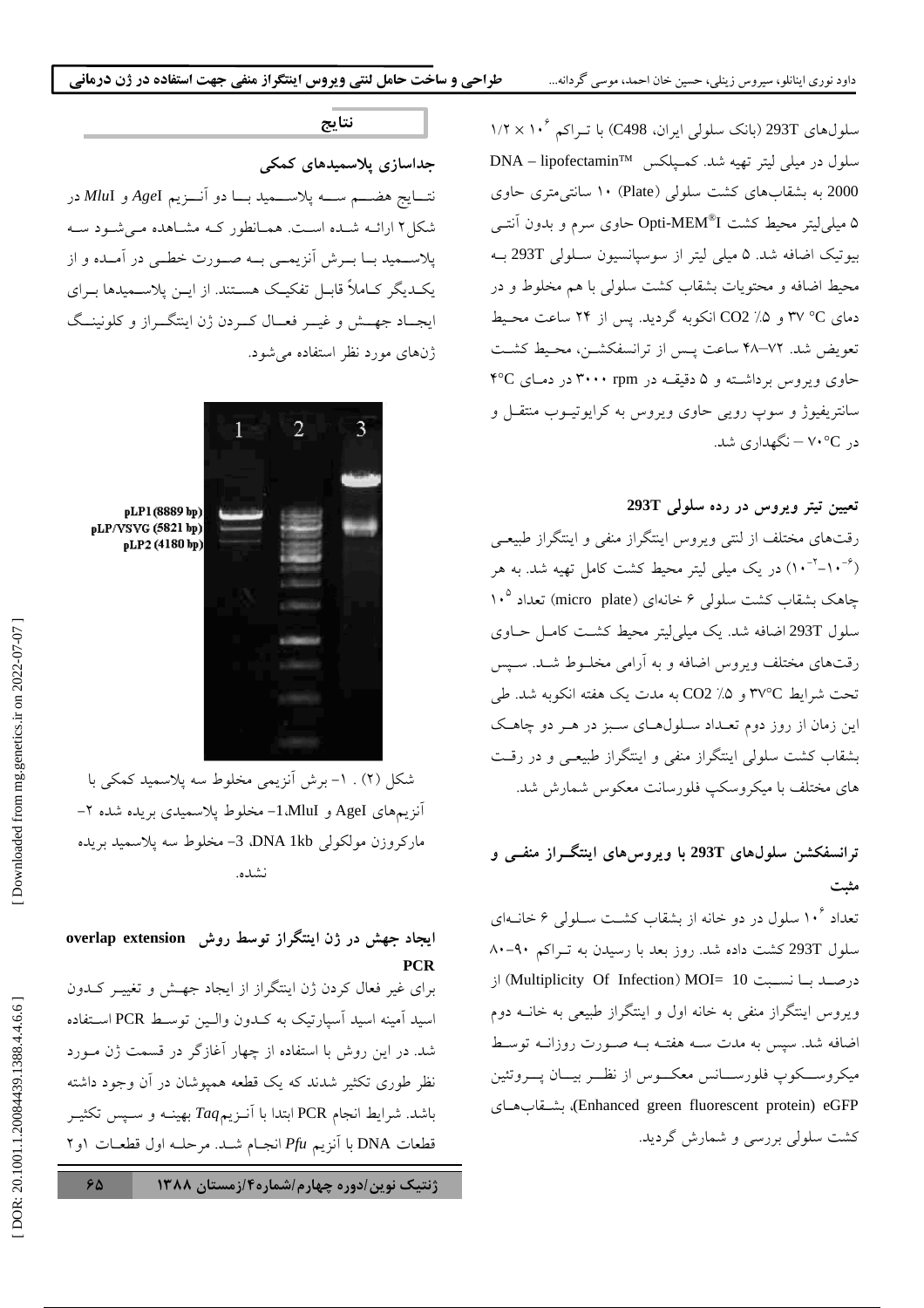حـاوي بخـش هميوشـان كــه در قســمت بعــدي بــراي \_overlap extension PCR به عنوان الگو استفاده مـي شــوند تكثيــر شــدند ( شکل ۳). در تکثیر نهایی در واکنش PCR قطعات ۱و۲ بـه عنــوان الگو اسـتفاده شـده و يــس از اتصــال دو قطعــه از طريــق بخــش همیوشــان بــا اســتفاده از آغازگرهــای F1 و R2 و آنــزیـ*م Pfu*ژن .۔<br>حهش بافته تکثیر شد (شکل ۴).

٦

کلونهای حــاوی پلاســمید pLP1حاصــل از کلونینـگ محصــول overlap extension PCR در جایگـــاه آنزیمــــ<sub>ی Af</sub>*I*II و AgeI .<br>يلاســميد pLP1 بــا هضــم آنزيمــي، بــا آنــزيمهــاي *Af*III و AgeI بررسی شدند. نتیجه نشان دهنده کلونینگ محصول PCR در ایــن .<br>بلاسمید بود (شکل ۵). بلاسمید تابید شده با هضم آنزیمر تعیین .<br>توالي گرديد و نتيجه تعيين توالي نشيان دهنيده ايجياد جهيش در .<br>محل مورد نظر و تغییر اسید اَمینه D64 به اسید اَمینه والین بود.



شکل (۳) . PCR قطعات اول و دوم ژن اینتگراز ، ۱و۳– قطعه ۱ (۹۵۶ (bp 4و۵– قطعه ۲ (۳۴۷ (bp 2و۶– مارکر وزن مولکولی ِ  $\overline{1}$ .100bp



شکل (٤)– اتصال دو بخش ژن اینتگراز جهش یافته، ۱- ماركروزن مولكولى Ikb DNA، ۲- محصول PCR اتصال دو بخش ژن(1280 bp).



شکل (٥) . ١- برش آنزیمي پلاسمید pLP1 اینتگراز . منفی، ۱– *Age*I و A*fl*III و 1280bp)، ۲– ماركروزن مولكولى Ikb DNA . ٣- پلاسميد pLP1 بريده نشده.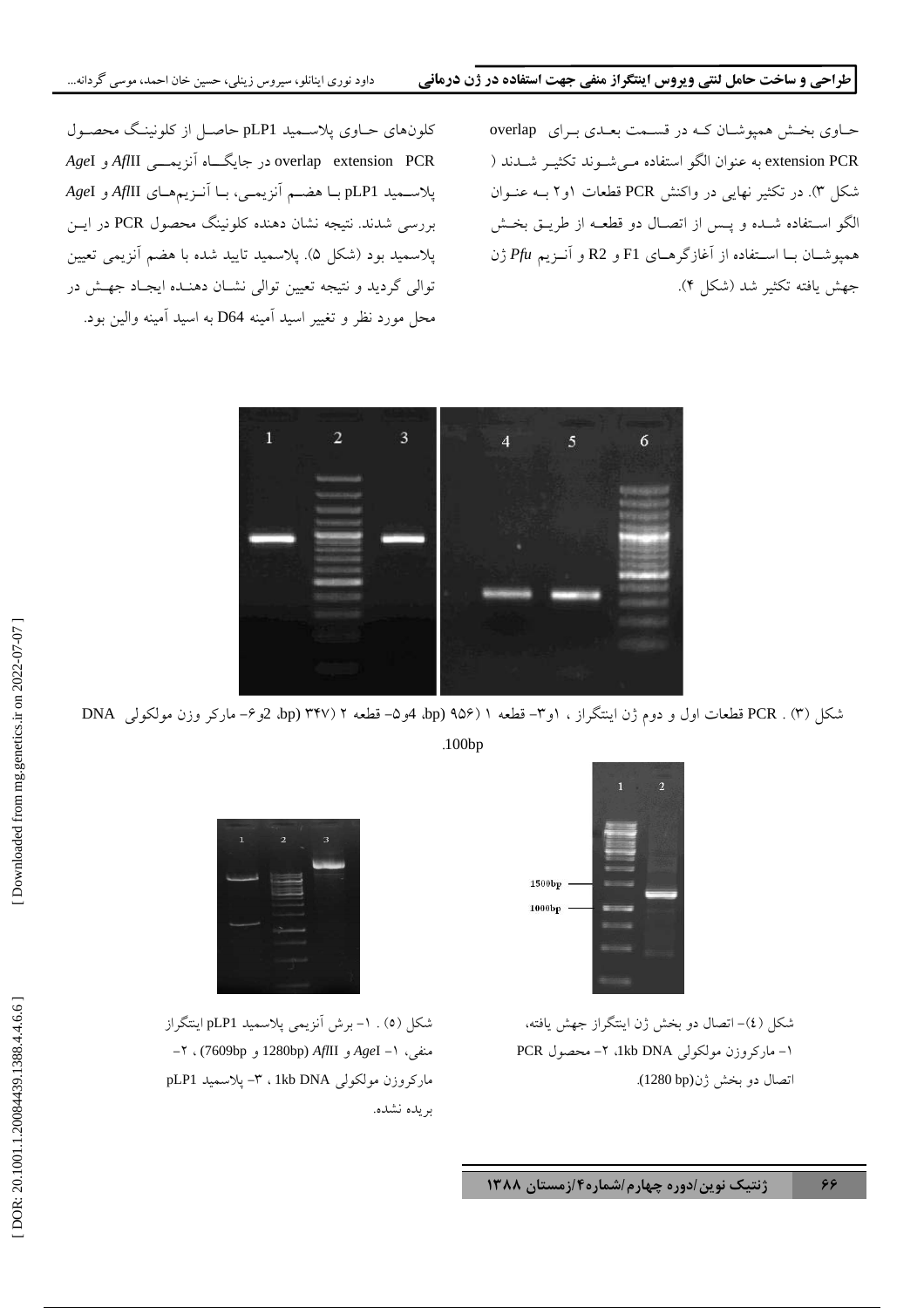ساخت حامل لنتی ویروسی و تعیین تیتر آن برای تولید حامـل لنتــی ویروســی یلاســمیدهای pLP2 ،pLP1 و .<br>pLP/VSV-G حامل اجزاء لنتبي ويووس بــه ســلول 293T منتقــل .<br>شدند. مونتاژ اجزاء ويروس در داخل سلول منجر به توليــد و آزاد .<br>شدن لنتبي ويروس شد. با اســتفاده از يلاســميد pLP1 حــاوي ژن .<br>ينتگراز طبيعي و جهش يافته دو حامــل لنتــي ويــروس طبيعــي و  $\overline{\phantom{a}}$ ۔<br>جھش یافته تولید شد. ویروس های حاصل جهت تعیین تبتیر (پیا رقت های ۱۰ تــا ۱۰<sup>-۶</sup> بـه سـلولهـای 293T منتقــل شــدند. در .<br>مجموعه يلاســميدهاي ســازنده لنتــي ويروســي يلاســميد DEST حاوی ژن gfp است که در صورت بیان تحت تــابش نــور UV بــا طول موج ۴۹۸ نانومتر رنگ سن ساطع مر شود کبه نشیان دهنده  $\vdots$ حضور وب وس (حامل) در سیلول است. شیمارش و درصد سلولهای سبز شمارش شبده طبق دستورالعمل استاندارد (۱۷) محاسبه و تیتری برابر با ۱۰<sup>۶ × ۱</sup>/۱ و ۱/۳ × ۱۰۴ به ترتیب بـرای ویروس های اینتگراز منفی و طبیعی بدست آمد.  $\overline{1}$ 

انتقال و بیان حامل لنتی ویروس اینتگراز منفی و طبیعی در رده سلولى 293T

.<br>برای بررسی عملکرد حامل لنتی ویروسی اینتگراز منفی حاصل از .<br>جهش در ژن اینتگراز، ویروس های حاصل به رده سلولی 293T منتقل و بیان ژن gfp بعنوان مارکر ورود ویروس در ژنوم سلول بررس<sub>ی</sub> شد. بیان پایدار *gfp* در واکنشهای متوالی نشانه ورود ژن .<br>به همر اه DNA ویروسی در ژنوم سلول است. سلول های .<br>تر انسفکت شده با هر دو ویروس اینتگراز طبیعی و منفی به صورت روزانه بررسی و شمارش گردیدند. در روزهای اول با کارایی حدود ۸۵-۸۰٪ سلولهای ترانسفکت شده، سبز رنگ بودند (در هر دو نمونه) که نشان دهنده بیان ژن gfp در سلول .<br>است. ولمی به مرور زمان در بشقاب کشت سلولهایی که با .<br>ویروس اینتگراز منفی ترانسفکت شده بودند تعداد سلولهای سبز .<br>کاهش یافت و در روز چهاردهم تعداد اندکی از سلولهای سبز .<br>باقر ماندند. درصورتیکه در بشقاب کشت سلولی ترانسفکت شده J .<br>با ویروس های بدون جهش در ژن اینتگراز درصد بالایی از J سلولها سبز باقر ماندند که این نتایج نشان دهنده عملکرد بسیار

.<br>بایین اینتگراز در ویروس های با جهش در ژن اینتگراز و ورود .<br>د .<br>DNA ویروسی به داخل ژنوم سلول است (شکل ۶) .



در حال حاضر استراتژیههای متعبددی به ای ژن درمیانی مطب*ر ح* می باشد که شایع ترین آنها استفاده از حامل های ویروسی خصوصاً J د تروویروس ها و لنتر وپ وسرها، دوش هیای هیدف گِسری ژن، .<br>نوترکیبی همسان با استفاده از قطعات کوتاه DNA ( ۱۸ )، RNAi و استفاده از ریبوزیم (۲۰و۱۹) است. در اوایل دهه ۹۰ و همزمـان .<br>با ابــداع حامــل هــاي ويـروســي، تحقيقــات در زمينــه ژن درمــاني J .<br>بیماریها به سمت استفاده از این حاملها معطوف شد. در ابتــدای

ىحث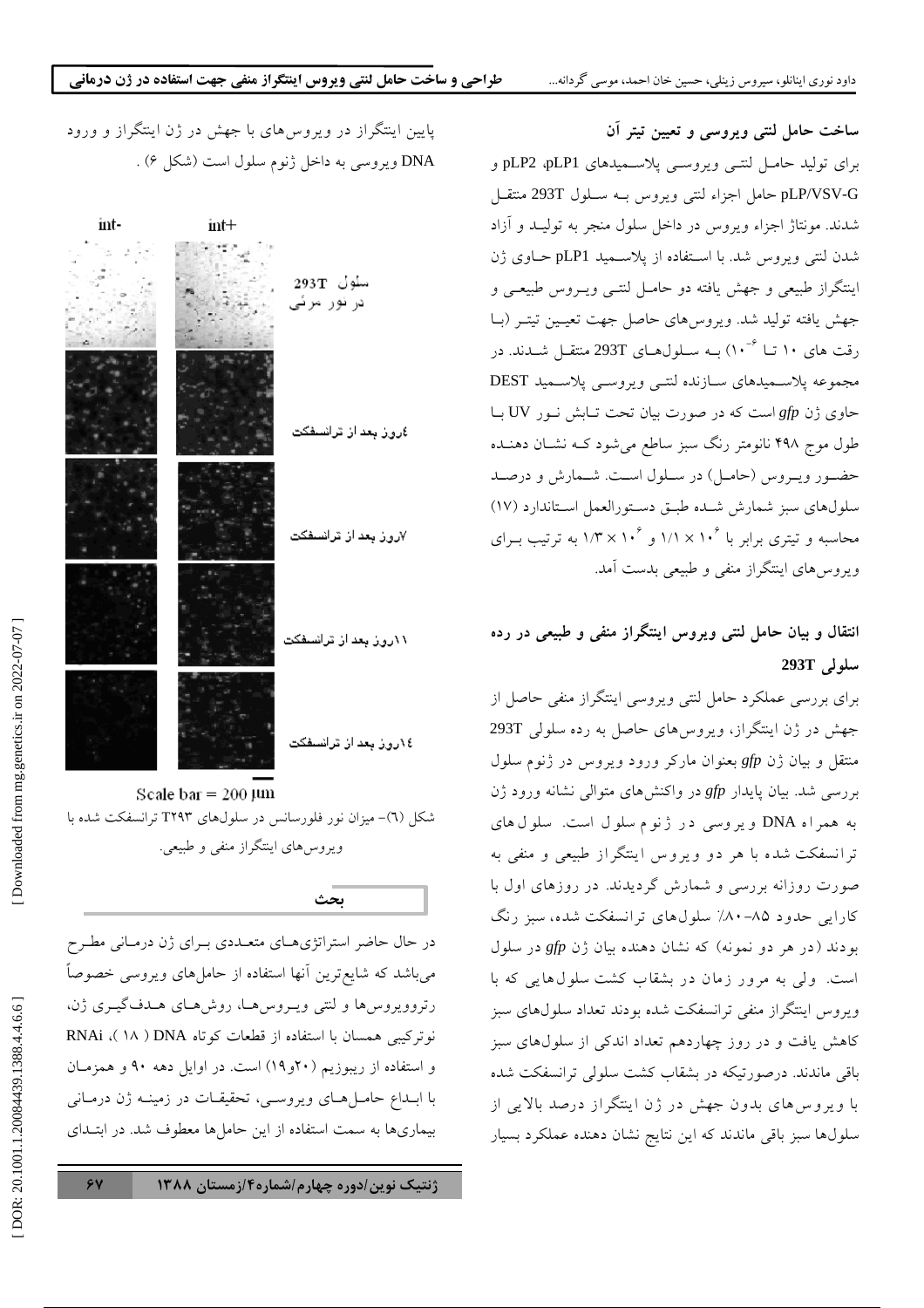۳۲ kDa دارد و دارای یک هسته اصلی با سه اسید آمینه ضــروری J برای فعالیت کاتالیتیک (D64,D116,E152) است. مطالعـاتی کــه توسط Leavitl و Gaur انجام شد (۲۶) نشــان داد کــه تغييــر هــر کدام از این سه اسید آمینه به یک اسید آمینه دیگر منجر به نقـص .<br>عملکرد پروتئین اینتگراز و منجر به ایجاد یک حامل لنتی ویروس ایی زومال میشود. حامل انتقــال دهنــدهایــی کــه در ایــن تحقیــق  $\overline{1}$ استفاده شد یـک حامــل SIN از نســل ســوم لنتــی ویروســی بنــام pLOX-CWgfp است. در ايـن تحقيـق از سـلول 293T جهـت .<br>مطالعات ترانسفکشن سلول با لنتر ویروس های نوترکیب جیاوی .<br>ژن گزارشــگر gfp اســـتفاده گردیـــد. مشـــاهده شـــد کـــه میـــزان .<br>ترانسداکشن سلولهای 293T در حضور ترکیب یلـی کاتیونیـک یلی برن (Polyberene) حدود دو برابر افزایش می یابد، زیــرا یلــی برن موجب رسوب ذرات و بروسے بیا بیار منفس بیر روی سیطح .<br>غشای سلول هدف مرشود (۲۷). همچنین با توجه بـه مطالعـاتر که در رابطه با افزایش بقا سلولهای آلوده به ویــروس HIV-1 در حضور بلي برن وجود دارد، مرتوان استنباط كيرد كيه بلير بيرن .<br>علاوه بر افزایش ترانسفکشن اثرات نامطلوب جامل های و بروسی دوی سیلول هیای هیدف را کیاهش داده و باعث افزایش بقیای .<br>سلولهای ترانسفکت شده می شود (۲۸). نتایج بدست آمده از این ۔<br>تحقیق نشان داد که ایــن حامــلهــای نســل ســوم اینتگــراز منفــی مر توانند آینده دوشنی در استراتژی های ژن درمانی داشته باشند و در پروژههای با نیاز به بیانگذرای یک ژن در سـلول@عای تقسـیم J شونده با برای ارائه میان میدت ژن بیه سیلولهبای کیه تقسییم .<br>نمی شوند مانند سلولهای عصبی با استفاده از لنتــی ویــروس هــا J کار بر د داشته باشند.

# سیاسگزاری

.<br>بدین وسیله نویسندگان مراتب تشکر خـود را از زحمـات رئـیس محترم بخش ب ث ژ محتمع تحقیقاتی – تولیدی انستیتو باستور بران جناب آقای مهندس بهادر بزدان بناه ب دلیل همکباری در  $\overline{a}$ .<br>فراهم آوردن امکانات اجرائ<sub>ی</sub> تحقیق ابراز می دارند.

امر حامل های ویروسی به علـت داشــتن قســمت زیــادی از ژنــوم و پروس وحشي و بيان پروتئين هاي ويروسي در ڪاربرد بيراي ژن درمانی واکنش های ایمنی بیمار را فعال کرده و در تجبویز مجبدد  $\overline{1}$ .<br>خطر بروز یاسخ های ایمنی شدید وجود داشت. بتدریج نسل های  $\overline{1}$ جدید حامل های ویروسی دارای حـداقل ژنـوم مـورد نیــاز تولیــد و بروس ساخته شد که ظرفت بذیرش ژن در این جاملها افزایش و باسخ های ایمنی نسبت به آنها کیاهش بافت (۲۱). جامبا هیای  $\overline{1}$ لنتي ويووسي مناسب ترين و موثر ترين وسيله جهت انتقبال ژن سه سلولهای هدف مرباشند. نیاقلین لنتس و یووسس توانیایی آلبوده J کردن طیف وسیعی از انبواع سلولها را دارا هستند. در این ۔<br>حامل ها به منظور افزایش ایمنی زیستی ژنهـای غیــر ضــروری و .<br>بیماریزای ویروس بــه حــداقل رســانده شــده و دارای نقــص در سیستم همانندسازی میباشند. حاملهای لنتی ویروس نسل سـوم  $\overline{a}$ از چهار حامل مجزا تشکیل شده کــه یکــی از آنهــا حامــل انتقــال دهنده و سه حامل دیگ ، حامل هیای کمکس ب ای بستهبندی و پروس هستند. این چهار حامل با هم همولوژی ندارنید و همین  $\overline{a}$ امر امکان نوتر کیبر بین آنها و قبرار گ فتن ژنهبای ویروست در .<br>مجاورت یکدیگر را کاهش داده و ایمنی استفاده از آنها را افزایش می دهد (۲۲). یکی از مهمترین معایب حامل هـای ویروســی ورود .<br>تصادفی ژن توسط این حاملها به داخل ژنوم و مشکلات ناشی از جهش زائی دخولی را دارا می باشند (۲۳). در مطالعهای که توسیط  $\overline{\phantom{a}}$ J .<br>Rivella و همکارانش در ســال ۲۰۰۰ و Farrell و همکــارانش در .<br>سال ۲۰۰۲ انجام شد، موفق شدند با استفاده از حائل (Insulator) اثرات مکانی که در اثر وارد شدن ژن و پروسی به ژنهبای اطبراف و بالعکس وارد مرشیود را کیاهش دهنید (۲۵و ۲۴). ب ای ایجباد  $\overline{1}$ ۔<br>حامل غیر اینتگرہ شوندہ لنتر ویروس دو نوع جھش قابل استفادہ است. جھش اول شامل وارد کردن یک جھش معنے دار کے منجے به جایگزینی استید آمینه در جایگیاههای حسیاس این ب و تئین می شود و معمولاً این نوع جهش ها باعث کاهش و یا از بین رفتن کامل عملکرد ژن اینتگراز بدون ایجاد خللی در اعمــالی از جملــه ورود محموعه اینتگره شونده اولیه به هسته سیلول میزبیان و پیا .<br>دونو بست معکس ژنسوم و پروس و در نهایت تبت و پروس می شود. یروتئین اینتگراز در ویروس HIV-1 وزن مولکولی معادل